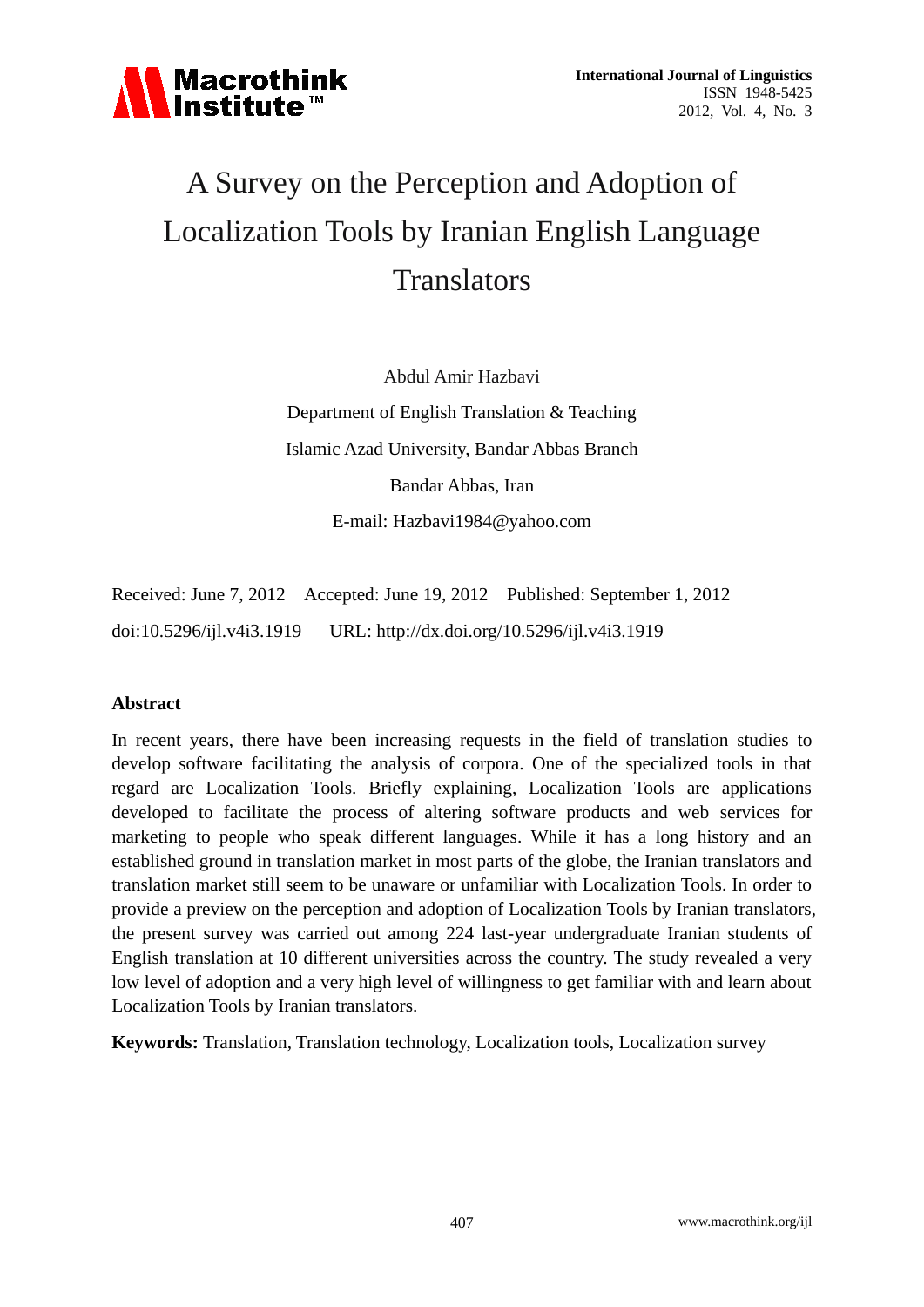

# **1. Introduction**

There is a wide range of technologies available to translators today, including both general-purpose software applications and special purpose software. According to Dennett (1995), whilst it is true that many translators are not great enthusiasts for exploiting translation technologies in their work, most informed translators believe that it will no longer be possible to survive in the marketplace without becoming more aware of and familiar with such technological tools.

Today with the migration of the task of final translation production to the workstation level through various computer programs, translators are increasingly being asked to produce final copy, with layout, illustrations, etc. Consequently, translators are becoming increasingly familiar with the opportunities for enhanced productivity and efficiency gained through applying different specialized translation tools –such as Localization Tools- to the task of natural language translation (Dennett, 1995).

As defined by Lopes (2003) localization is the process of taking a product and making it linguistically and culturally appropriate to the target locale (country, region and language) by adapting the differences in distinct markets through translation.

In this paper, the findings are reported of the second section of a countrywide research project administered at 10 universities, set up to investigate the adoption of Localization Tools by Iranian translators of English language.

The main purpose behind this research project is to present the potential users perspective about Localization Tools and to supply data on the application domain, that is, information on frequent work practices and on the tasks related to Localization Tools. More specifically, the aims of Localization Tools survey can be summarized as follows:

- To estimate familiarity with Localization Tools among Iranian translators of English;
- To investigate the perception of Iranian translators of English of Localization Tools
- To estimate Localization Tools penetration among the Iranian translators of English
- To help understand the reasons behind any probable low usage of Localization Tools
- To uncover user satisfaction levels for existing Localization Tools systems

Therefore, the focus of this survey is on gaining information from users on the use of Localization Tools in relation to the utility of Localization Tools as well as the productivity and quality gains they may bring to the work of the user. The survey also includes an investigation on training issues related to Localization Tools.

# **2. Questionnaire Design**

In the present research project, a questionnaire survey was deemed appropriate for conducting the exploratory study in the first phase of the research. One of the strengths of conducting a questionnaire survey is that it permits the collection of data from a large number of subjects, in this case from last-year Iranian undergraduate students of English translation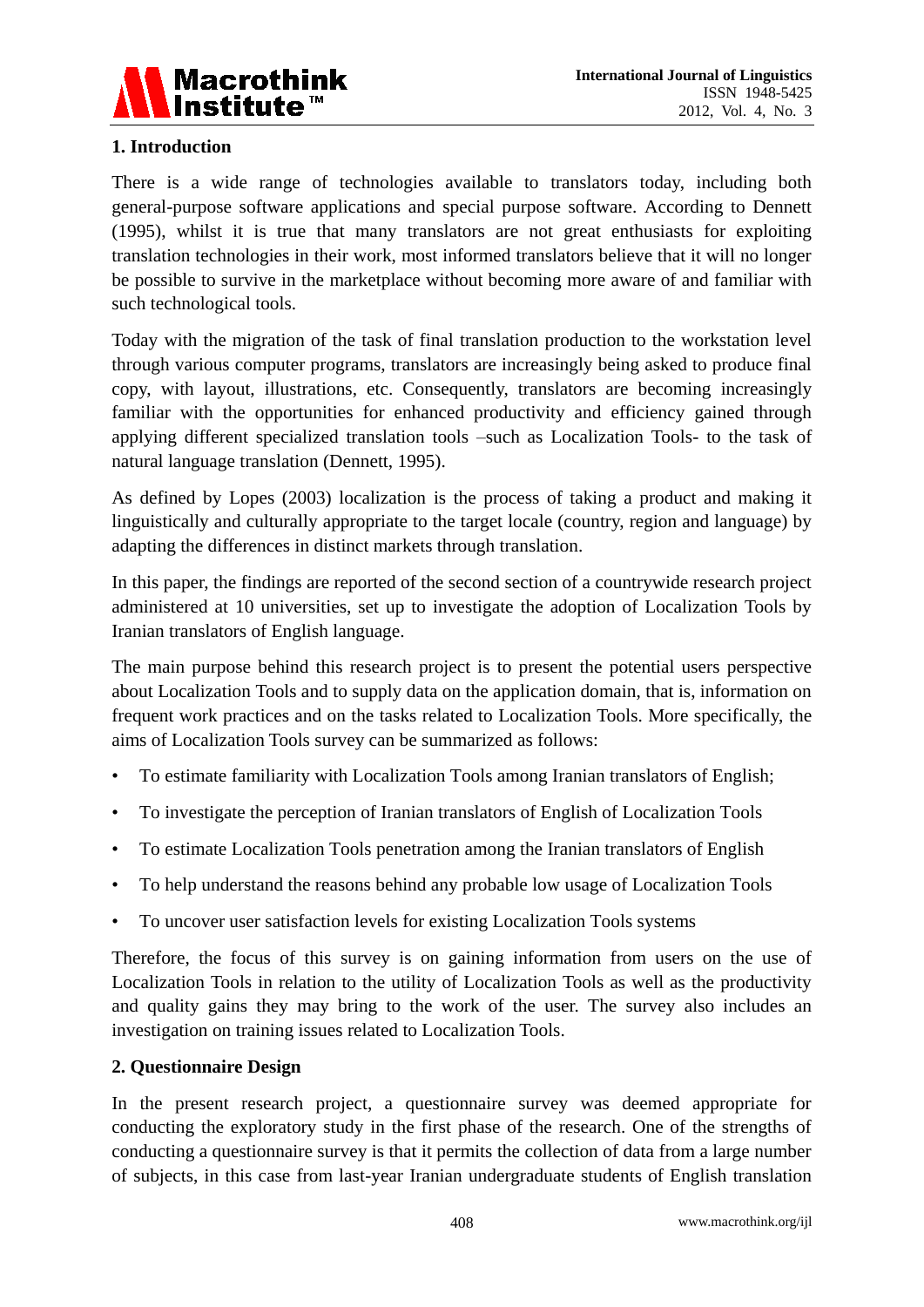

from 10 universities.

Such data can then be subjected to quantitative analysis in the testing of inferences, leading to the presentation of an overview of a broad section of the Iranian freelance translator community. There is then the potential to generalise the findings to a broader community.

Besides, there is an established body of research literature in which questionnaires have been used to study information technology adoption in a variety of small business contexts (Raymond, 1987; DeLone, 1988; Raman, 1992). Such studies provided a valuable source of ideas and insights on design and development of the questionnaire formulated to be used in this study.

As in every information elicitation process which precedes the collection of requirements for a system (Griffin et al., 1993:1-27), there were several important issues that had to be considered carefully during the design of the questionnaire. For instance: how can the researcher get information on what the users need, if they do not know what they need? Moreover, if they do know, how clearly can they express themselves? In addition, how can the researcher be sure that he/she interprets what the respondent says in the correct way? Or vice versa, how can the researcher be sure that the respondent understands the questions asked the same way as he/she does?

In order to minimise any misunderstanding or loss of information due to the issues above, the draft questionnaire was initially validated through a series of pre-tests, first with some experienced researchers, and then, after some modifications, it was re-tested with some translators. The pre-testers were asked to review the questionnaires, focussing primarily on issues of instrument content, and question wording and validity, before providing detailed feedback. The pre-tests were very useful, as they resulted in a number of enhancements being made to the structure of the questionnaire and the wording of specific questions.

Having refined the questionnaire, a pilot study exercise was also undertaken in Payame Noor University at Bandar Abbas among 14 last-year students of English translation, which provided valuable insights into the likely response rate and analytical implications for the full survey.

The pilot study was done in order to produce simpler, clearer, less ambiguous questions that the participants of the survey would later have no difficulty in responding to. Other measures taken into considerations in order to mitigate the above risks were:

- the use of as little technical jargon as possible in the questions
- the standardisation and ordering of questions in such a way that a question does not influence the response to subsequent questions
- the suggestion of options i.e. use of five-items likert scale (formed in collaboration with the participants of the pilot study)
- An effort was also made to avoid lengthy and irrelevant questions. The average time needed to complete the survey was only 7 minutes.

To ensure steps needed for established approaches to survey administration, the participants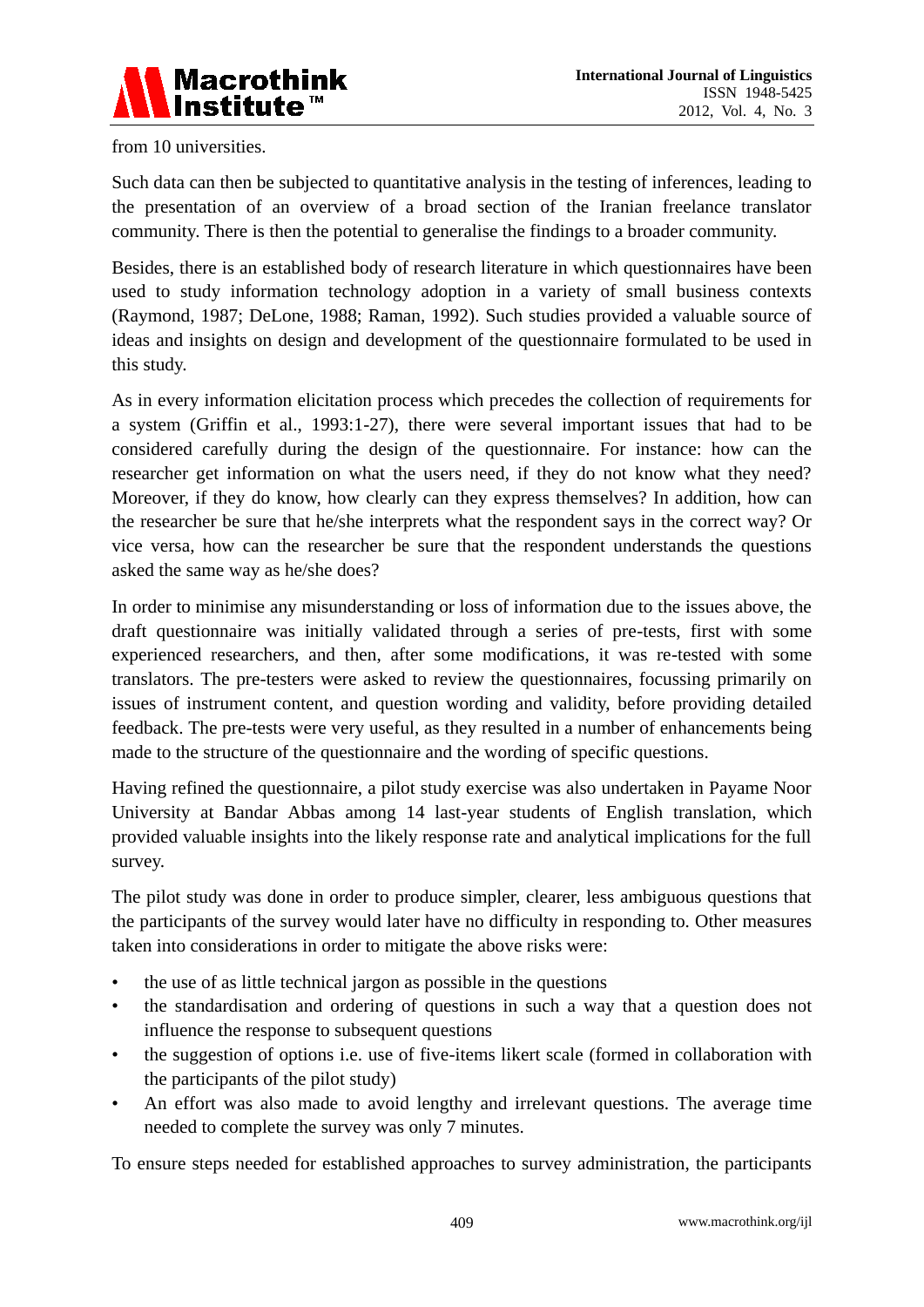

were provided with clear explanation of the purpose of the research project and instructions on how to fill out the survey forms (Dillman, 1978).

### **3. Questionnaire Layout**

The questionnaire was organised into the following sections:

## *3.1 Participants Profile*

Containing three items, covering demographic data on gender of the participants, level of translation competence and qualification as well as level of computer literacy and skills.

## *3.2 Localization Tools Familiarity and Usage*

Containing three items, one item on familiarity of the participants with Localization Tools, one item on any previous training that they might have received on Localization Tools and one item on the usage of Localization Tools.

#### *3.3 Localization Tools Perception*

Containing seven items, 4 items on translators' opinions and thoughts about the use of Localization Tools in their translation workflow and their perceptions of Localization Tools as well as three items on their willingness to attend any training course on Localization Tools.

#### **4. Discussion of Survey Findings**

In order to collect data, a total 224 usable responses were analysed from the questionnaires given out. The following table and figures drawn by MS Excel 2010 are the survey findings resulted from data analysis:

| Islamic Azad University of Bandar<br>Abbas | 26 | Islamic Azad University of Tonekabon | 20 |
|--------------------------------------------|----|--------------------------------------|----|
| Imam Reza University of Mashad             | 23 | Bahonar University of Kerman         | 21 |
| Applied Sciences University of Yazd        | 26 | Khorasgan University                 | 27 |
| Islamic Azad University of Abadan          | 22 | Hamedan University                   | 18 |
| University of Kazerun                      | 23 | Payam Noor University of Shiraz      | 18 |

Table 1. Distribution of participant by university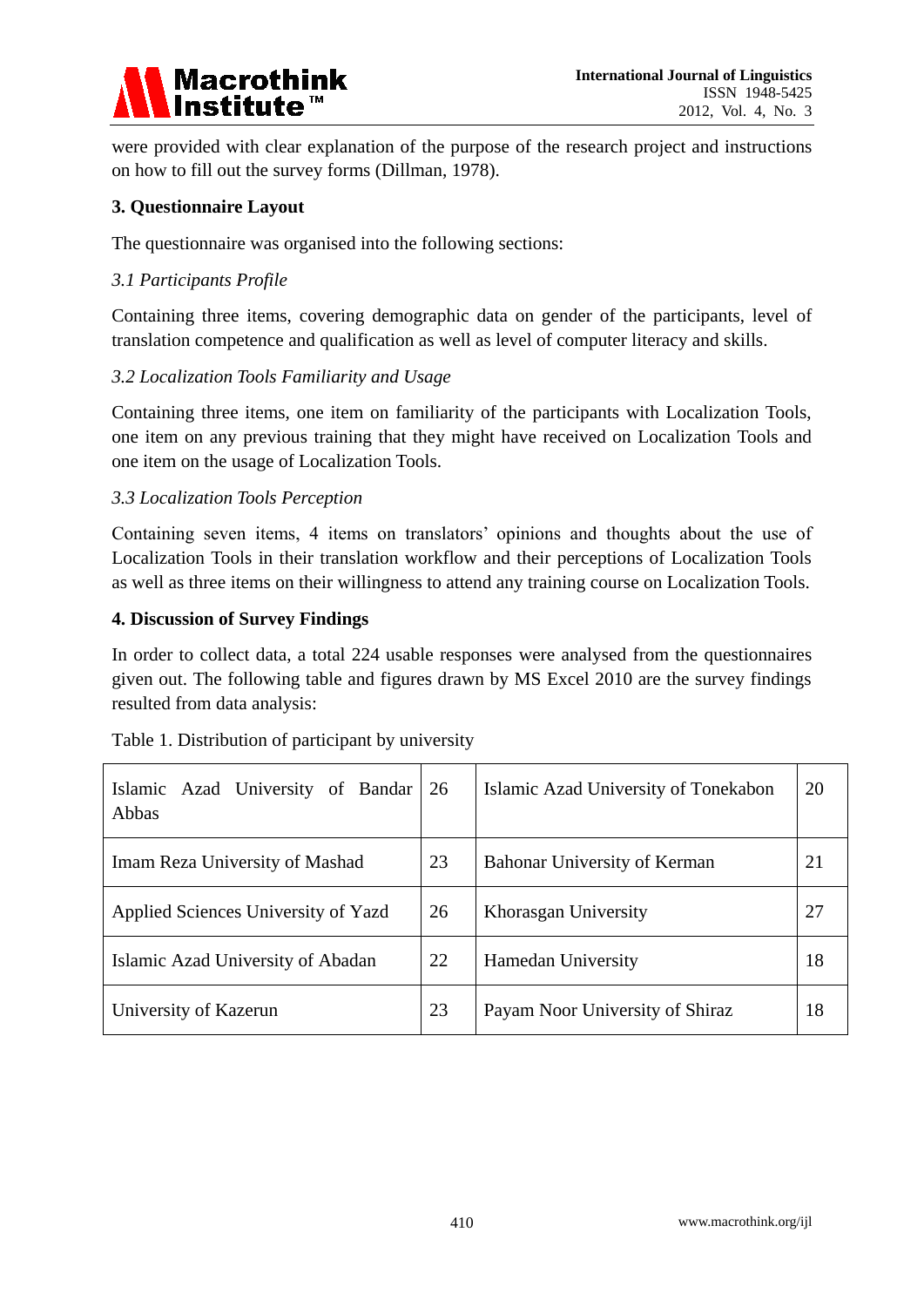

*4.1 Translators Profile*



Figure 1. please indicate your gender



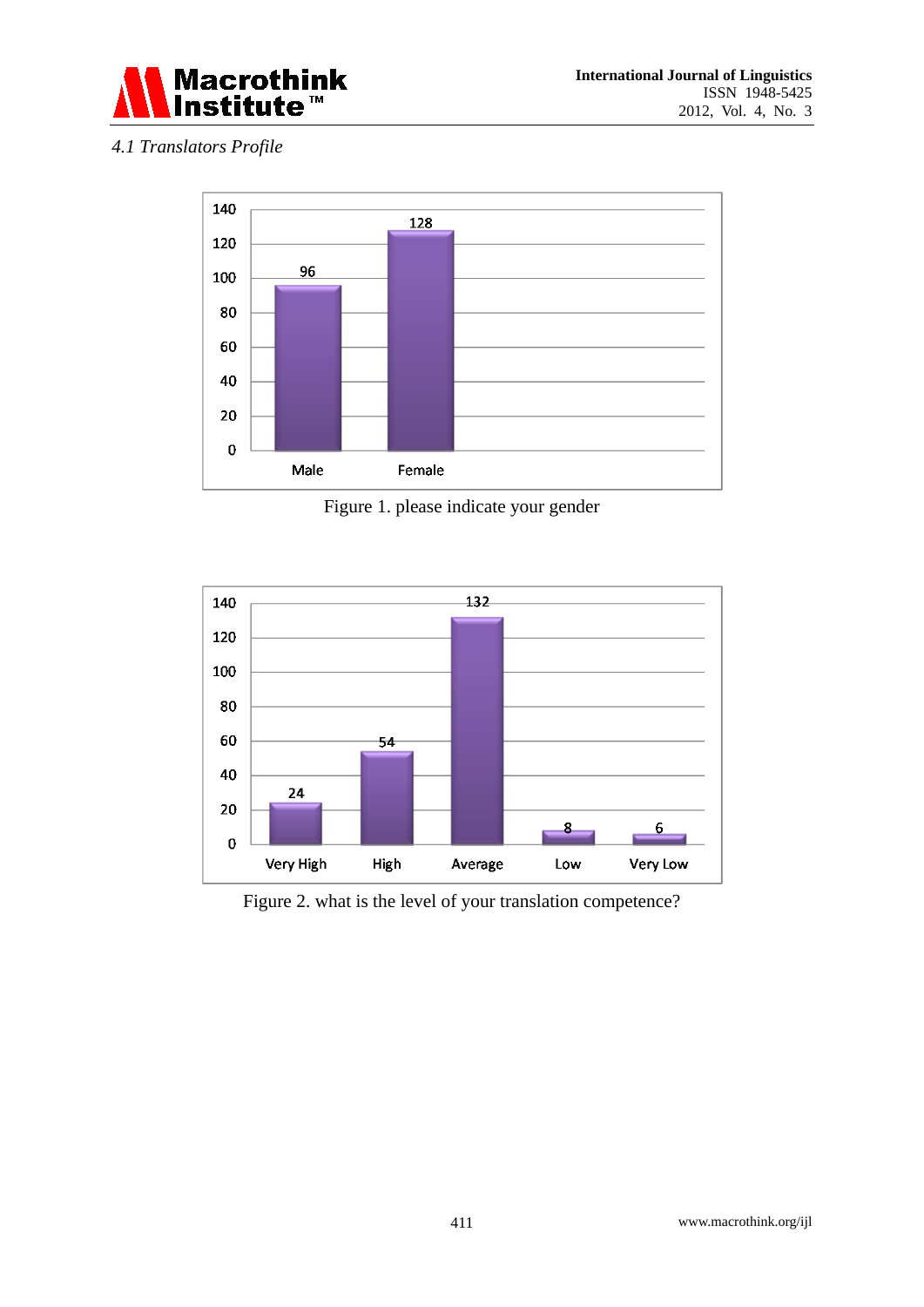



Figure 3. what is the level of your computer skills?

The findings of the survey show that survey participants -of that 43% were male and 57% were female- had good translation competence as only 6% of them responded that their level of translation competence is low or very low. Also only 15% of the survey participants stated that their level of computer skills is low or very low. These percentages indicate the overall high level of computer competence of the sample unit, which in turn is used as evidence to the fact that translators have reached a certain maturity in using computers; therefore, one can expect that they should feel more confident in applying Localization Tools to their work.

# *4.2 Localization Tools familiarity and usage*



Figure 4. what is the level of your familiarity with Localization Tools?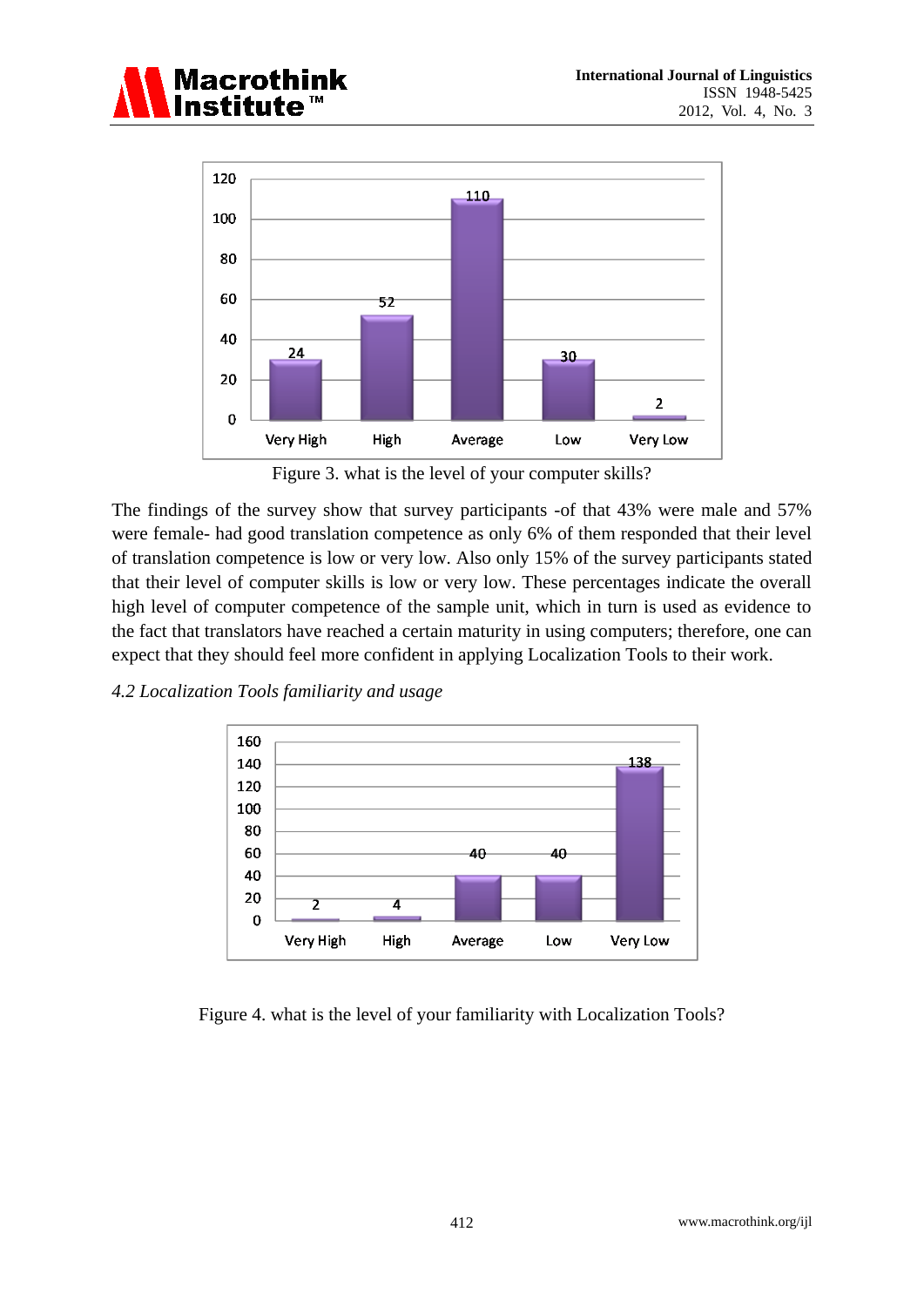



Figure 5. what is the level of training you have received on Localization Tools?



Figure 6. which item describes the level of implementation of Localization Tools in your translation works?

The findings of the survey reveal very low level of familiarity with Localization Tools was low, and most of participants seemed unfamiliar with Localization Tools as 79% of them responded that the level of their familiarity with Localization Tools is below average. The reason for such a low level of familiarity with Localization Tools might be discovered from the responses received on item 5, which showed that only 6% of respondents have stated that the level of training they have received on Localization Tools is average or above average. As predicted from the low level of familiarity with Localization Tools, level of adoption of Localization Tools by Iranian students of English translation was very low, as 99% of participants responded that level of implementation of Localization Tools in their work is low or very low.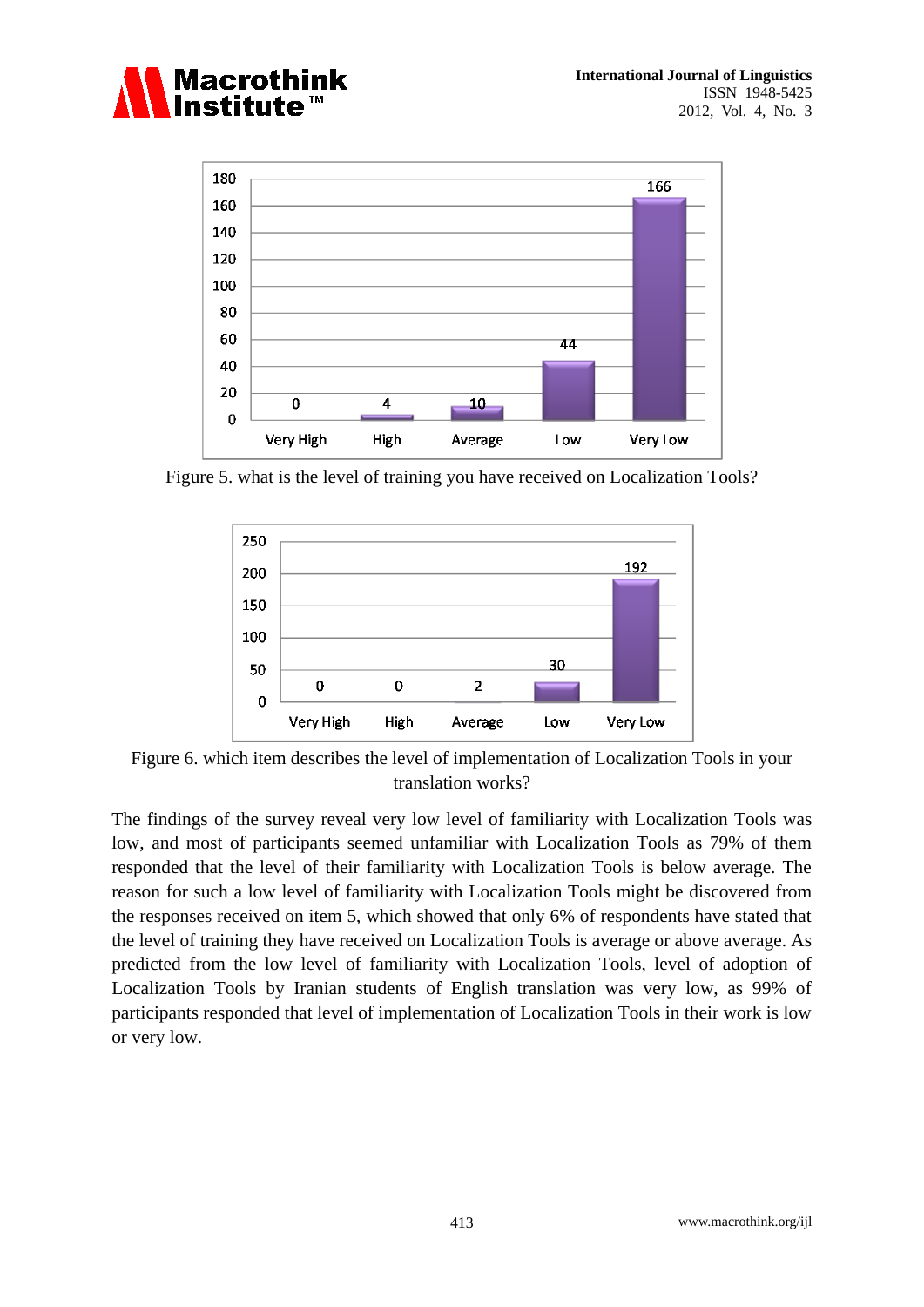

# *4.3 Localization Tools Perception*

The participants were asked to answer items 7, 8, 9 and 10 if the level of implementation of Localization Tools in their translations is average, low or very low. The aforementioned four items were developed to ask the perception of participants about Localization Tools in order to discover the reason behind any probable low implementation of Localization Tools.



Figure 7. I have heard nothing about Localization Tools



Figure 8. I think it costs me a lot to get a Localization Tools Tool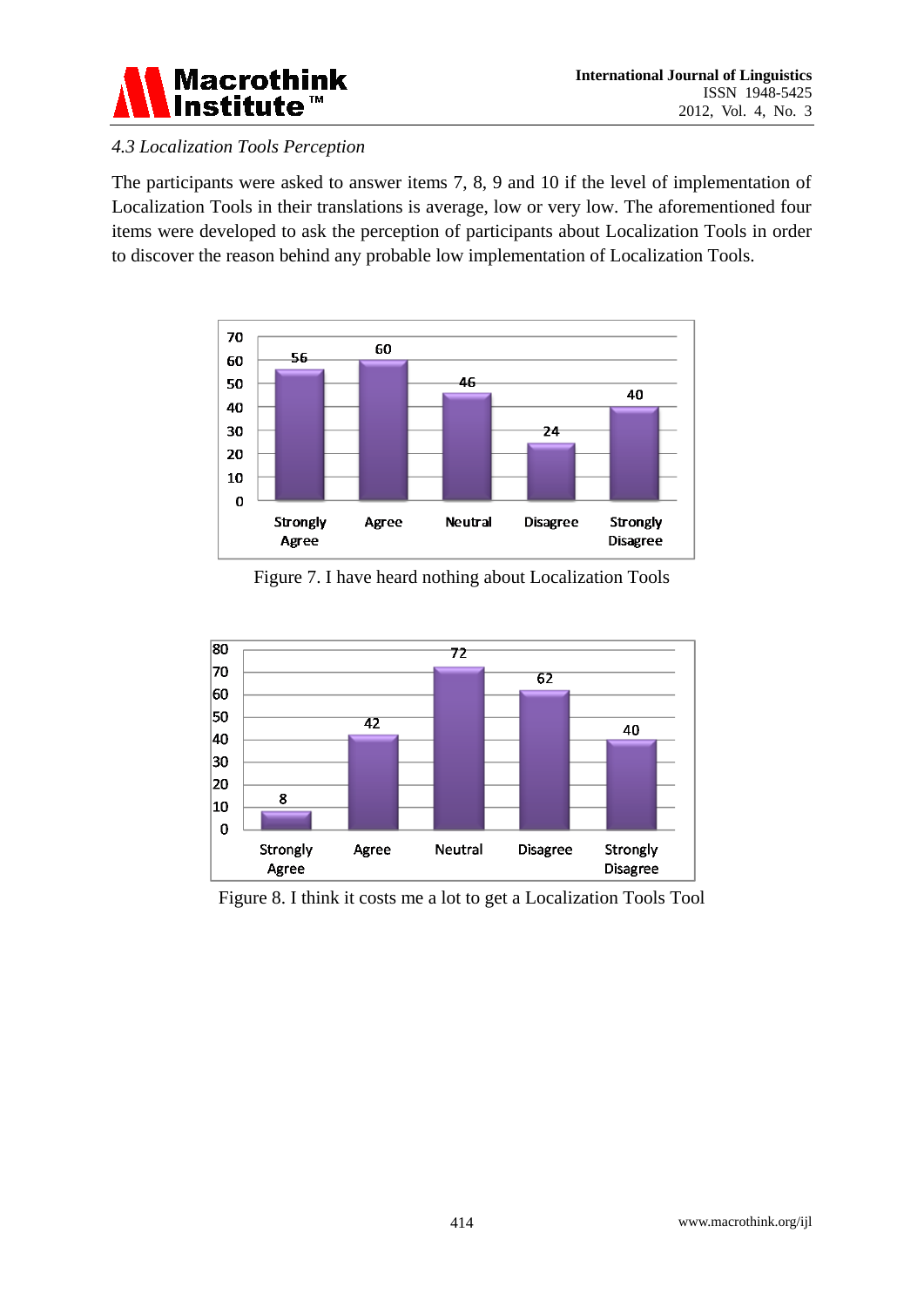



Figure 9. I think Localization Tools does not bring real benefits to my translation works



Figure 10. I have tried Localization Tools but it is not suitable for my translation works

In addition to the low level of implementation of Localization Tools, the survey showed that the strongest reason behind such a weak level of adoption of Localization Tools is unawareness, as stated by 51% of the participants. Unlike the survey findings on implementation of Localization Tools, the study revealed a very positive perception and attitude towards Localization Tools among Iranian translators of English as 59% of respondents believed that Localization Tools can bring real benefits to their translation works. Furthermore, 78% of respondents did not believe that Localization Tools applications are of great costs. Also, the majority of survey participants believed that Localization Tools is suitable for their work as only 8% of responses were opponent to this. These percentages clearly indicate the positive attitude of Iranian translators towards Localization Tools, which in turn might be considered as a strong motivation for Localization Tools developers to pay more attention to the virgin Iranian translation marketplace.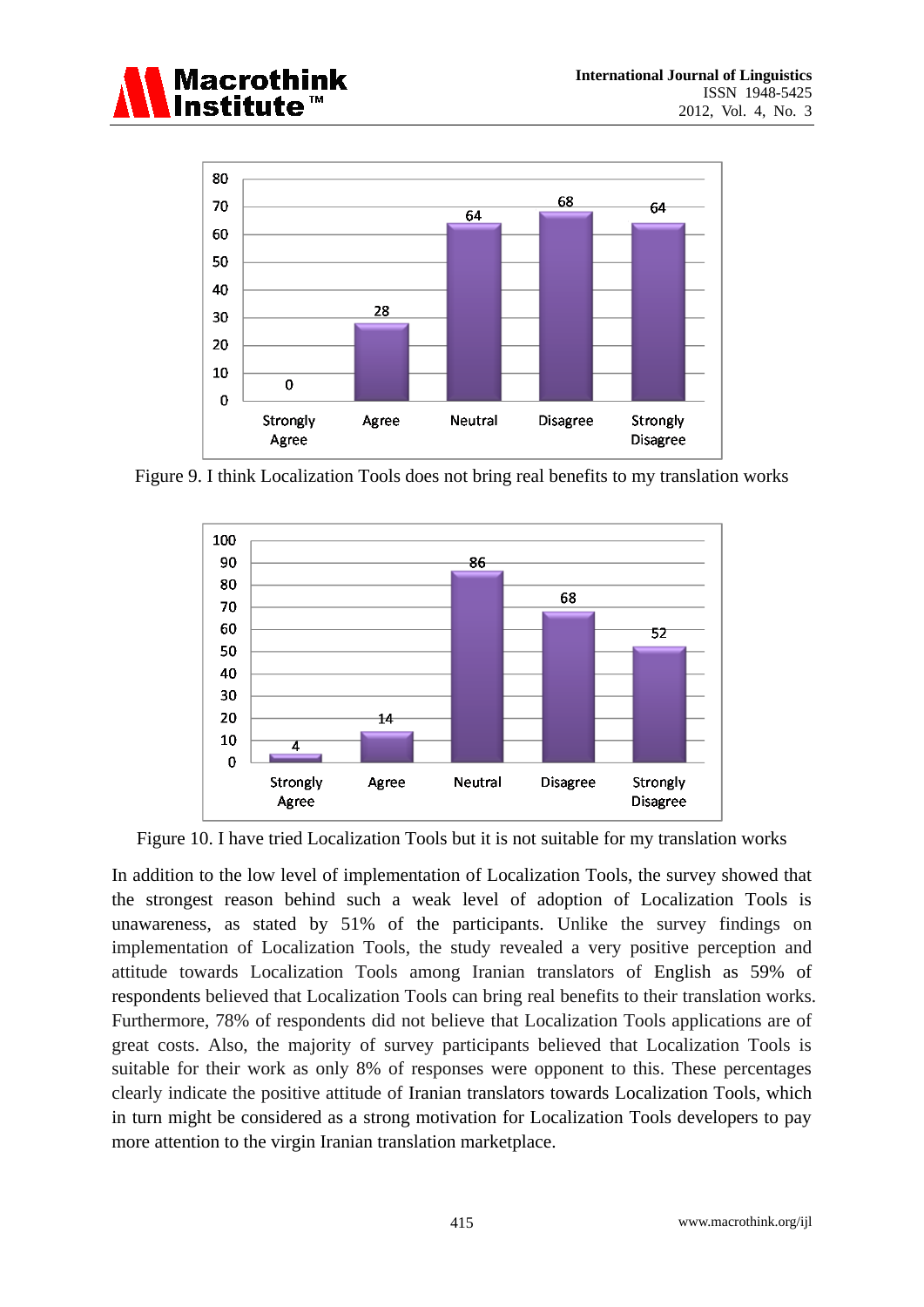



Figure 11. What is the level of your willingness to get familiar with and learn about Localization Tools



Figure 12. I believe that university should offer an academic course on Localization Tools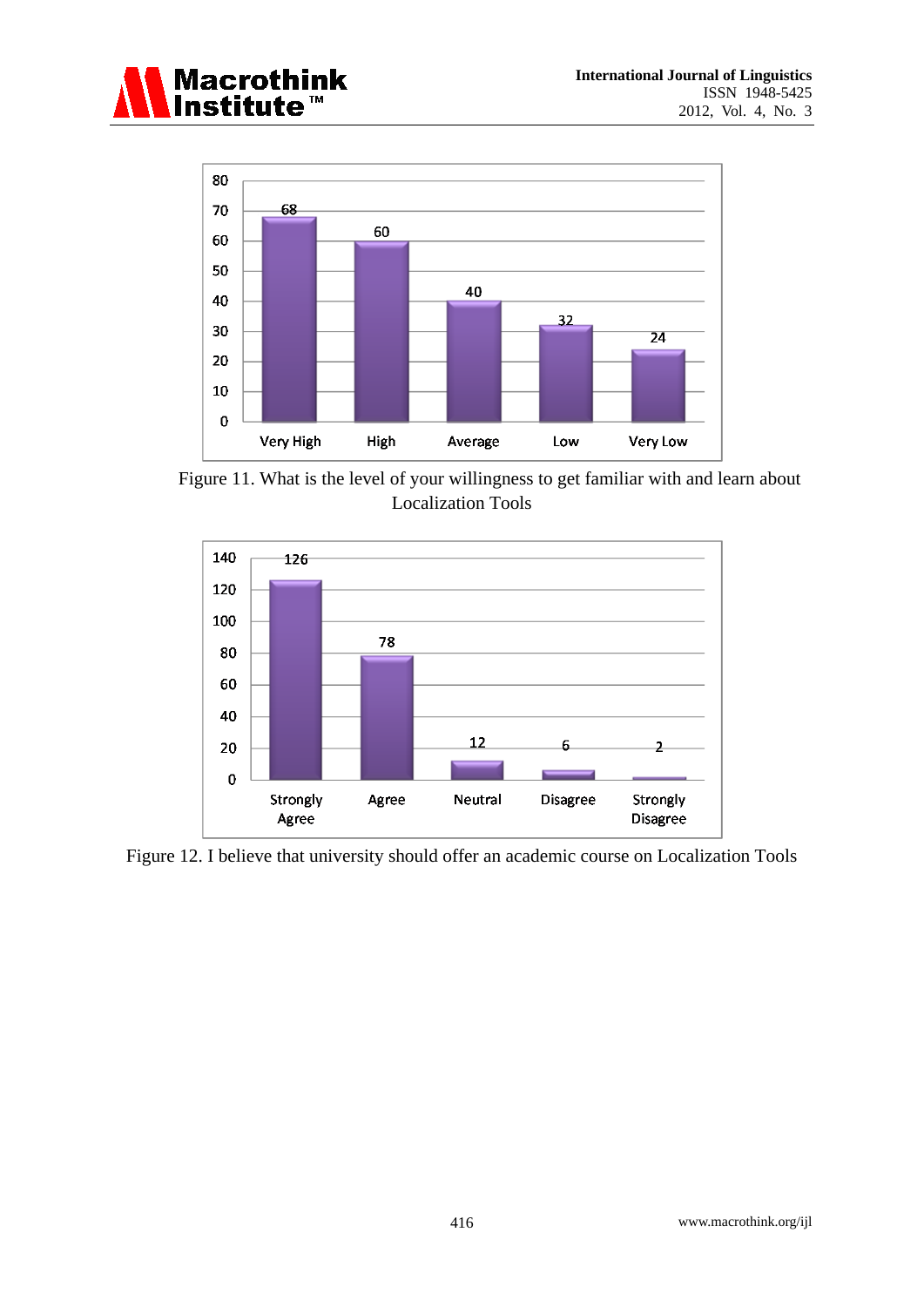





Figure 13. I believe that university should organize training workshops on Localization Tools

However, one of the most significant findings to be emerged from this study is the high level of willingness - as high as 57% - among Iranian translators of English to get familiar with and learn about Localization Tools. Besides most participants of the survey showed their satisfactions on two suggestions put forth by the survey as means of promoting level of familiarity with Localization Tools among Iranian translators. As indicated in Fig. 12 and Fig. 13, more than 90% of participants agreed that an academic course or training workshops should be planned by universities in order to make future translators familiar with Localization Tools.

# **5. Conclusion**

The implications of the survey findings are to be taken into consideration for a number of stakeholders in the translation sector, including existing freelancers, newly qualified translators, translator trainers, professional bodies for translators, and the developers and distributors of translation technologies.

The results also reveal a range of future directions in Localization Tools research as those for identifying the reasons behind such a drastic low level of familiarity with and implementation of Localization Tools among Iranian English translators.

The findings of the present study might also be used in order to establish the ways by which the Localization Tools might gain greater acceptance in the marketplace and amongst the translation profession, with the objective of expanding the use of Localization Tools in the Iranian translation marketplace thus improving the quality of the work produced by the human translator and increasing the productivity.

In addition, the survey implies that Iranian translator trainers and translation communities and associations need to focus their attentions as well as their activities on programs and courses on Localization Tools.